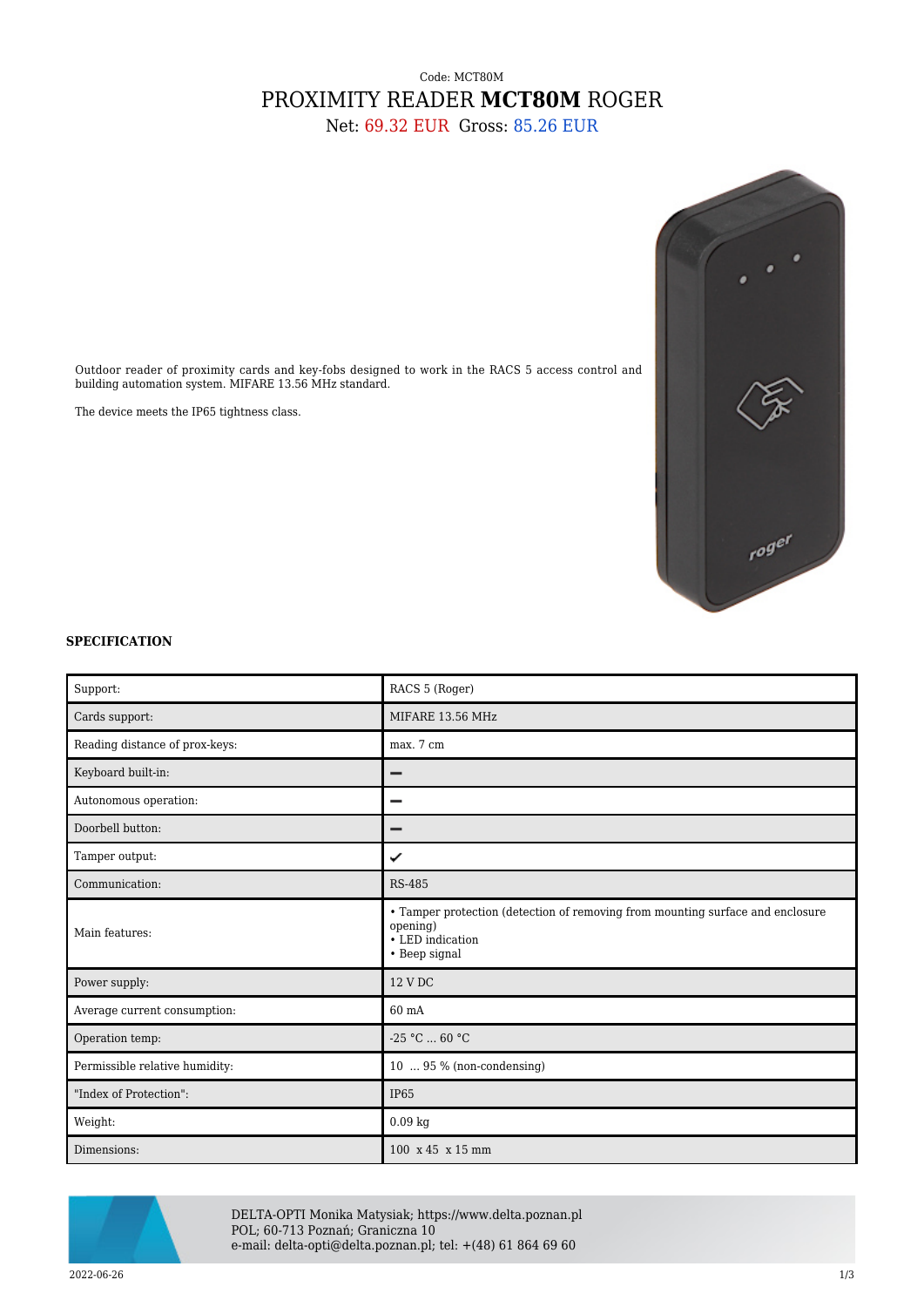| Manufacturer / Brand: | <b>ROGER</b> |
|-----------------------|--------------|
| Guarantee:            | 3 years      |

## **PRESENTATION**

Front panel:



Rear view:



Internal view (after open the enclosure):



DELTA-OPTI Monika Matysiak; https://www.delta.poznan.pl POL; 60-713 Poznań; Graniczna 10 e-mail: delta-opti@delta.poznan.pl; tel: +(48) 61 864 69 60

2022-06-26 2/3